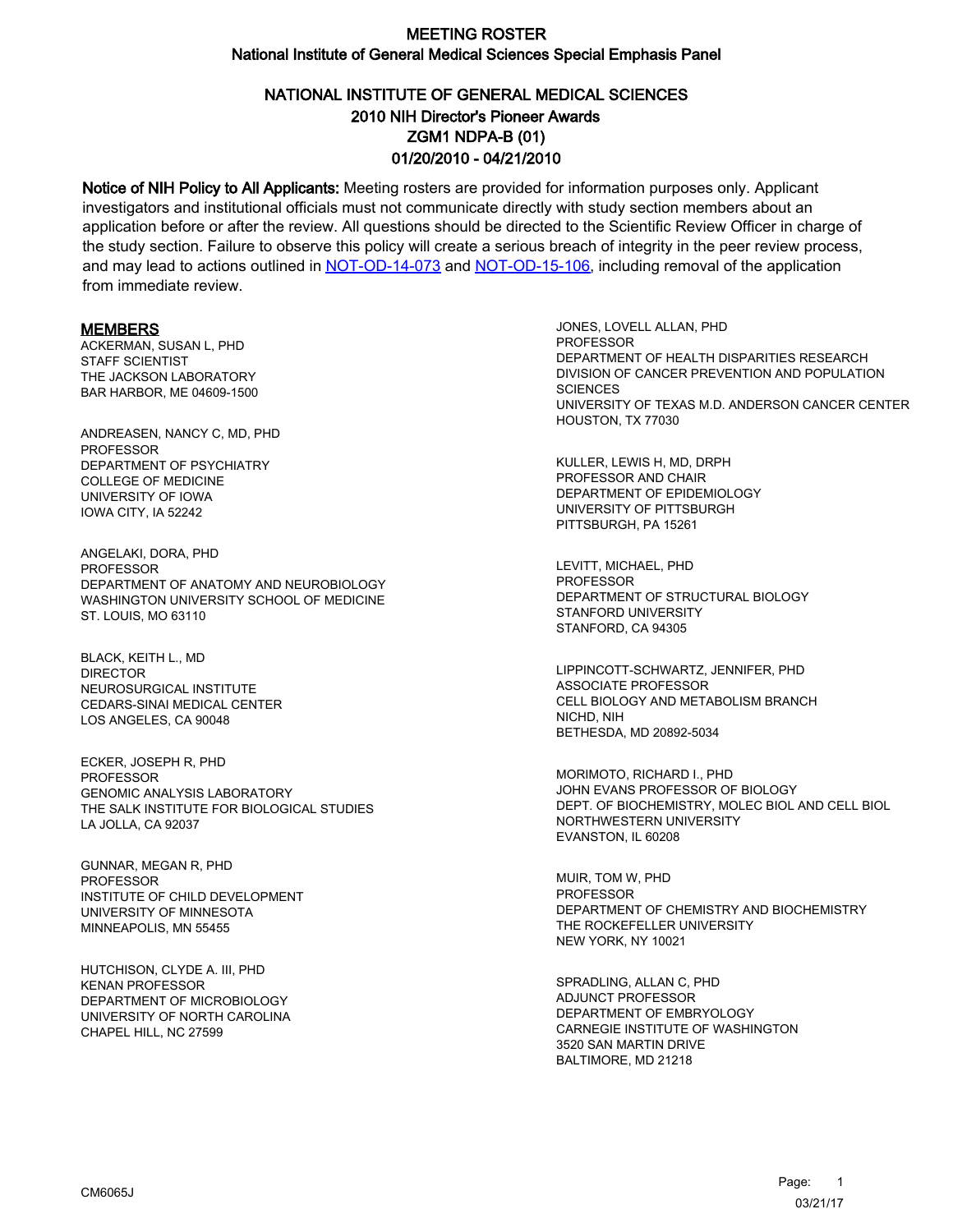# NATIONAL INSTITUTE OF GENERAL MEDICAL SCIENCES ZGM1 NDPA-B (01) 01/20/2010 - 04/21/2010 2010 NIH Director's Pioneer Awards

Notice of NIH Policy to All Applicants: Meeting rosters are provided for information purposes only. Applicant investigators and institutional officials must not communicate directly with study section members about an application before or after the review. All questions should be directed to the Scientific Review Officer in charge of the study section. Failure to observe this policy will create a serious breach of integrity in the peer review process, and may lead to actions outlined in [NOT-OD-14-073](https://grants.nih.gov/grants/guide/notice-files/NOT-OD-14-073.html) and [NOT-OD-15-106,](https://grants.nih.gov/grants/guide/notice-files/NOT-OD-15-106.html) including removal of the application from immediate review.

VERMA, INDER MOHAN, PHD **PROFESSOR** LABORATORY OF GENETICS THE SALK INSTITUTE FOR BIOLOGICAL STUDIES LA JOLLA, CA 92037

YANAGISAWA, MASASHI, MD, PHD ASSOCIATE PROFESSOR DEPARTMENT OF MOLECULAR GENETICS UNIV. OF TX SOUTHWESTERN MED. CTR HOWARD HUGHES MEDICAL INSTITUTE DALLAS, TX 75235-9050

#### MAIL REVIEWER(S)

AGUILERA, RENATO J, PHD **PROFESSOR** DEPARTMENT OF BIOLOGICAL SCIENCES UNIVERSITY OF TEXAS AT EL PASO EL PASO, TX 79968-0519

ARES, MANUEL JR, PHD PROFESOR AND CHAIR DEPARTMENT OF MOLECULAR, CELL AND DEVELOPMENTAL BIOLOGY UNIVERSITY OF CALIFORNIA SANTA CRUZ, CA 95064

BOOTZIN, RICHARD R, PHD PROFESSOR OF PSYCHOLOGY DEPARTMENT OF PSYCHOLOGY UNIVERSITY OF ARIZONA TUCSON, AZ 85721

BURROWS, CYNTHIA J., PHD PROFESSOR DEPARTMENT OF CHEMISTRY UNIVERSITY OF UTAH SALT LAKE CITY, UT 84112-0850

CALIFF, ROBERT M, MD VICE CHANCELLOR AND PROFESSOR DEPARTMENT OF MEDICINE DUKE UNIVERSITY MEDICAL CENTER DURHAM, NC 27710

CAMERON, JUDY L, PHD SENIOR SCIENTIST DEPARTMENT OF PSYCHIATRY PRIMATE RESEARCH LABORATORY UNIVERSITY OF PITTSBURGH PITTSBURGH, PA 15239

CANTLEY, LEWIS C, PHD PROFESSOR SYSTEMS BIOLOGY HARVARD MEDICAL SCHOOL BOSTON, MA 02115

CARROLL, KATHLEEN M, PHD PROFESSOR DEPARTMENT OF PSYCHIATRY YALE UNIVERSITY WEST HAVEN, CT 06516

CENTER, DAVID M, MD GORDON AND RUTH SNIDER PROFESSOR OF PULMONARY MEDICINE PULMONARY CENTER SCHOOL OF MEDICINE BOSTON UNIVERSITY MEDICAL CAMPUS BOSTON, MA 02118

CHIEN, SHU, MD, PHD PROFESSOR AND CHAIR DEPARTMENT OF BIOENGINEERING UNIVERSITY OF CALIFORNIA, SAN DIEGO LA JOLLA, CA 92093-0412

COBB, MELANIE H, PHD PROFESSOR AND DEAN DEPARTMENT OF PHARMACOLOGY UNIVERSITY OF TEXAS SOUTHWESTERN MEDICAL CENTER DALLAS, TX 75390

CRAIG, ELIZABETH A, PHD PROFESSOR STEENBOCK PREFESSOR OF MOCROBIAL SCIENCE DEPARTMENT OF BIOCHEMISTRY UNIVERSITY OF WISCONSIN MADISON, WI 53706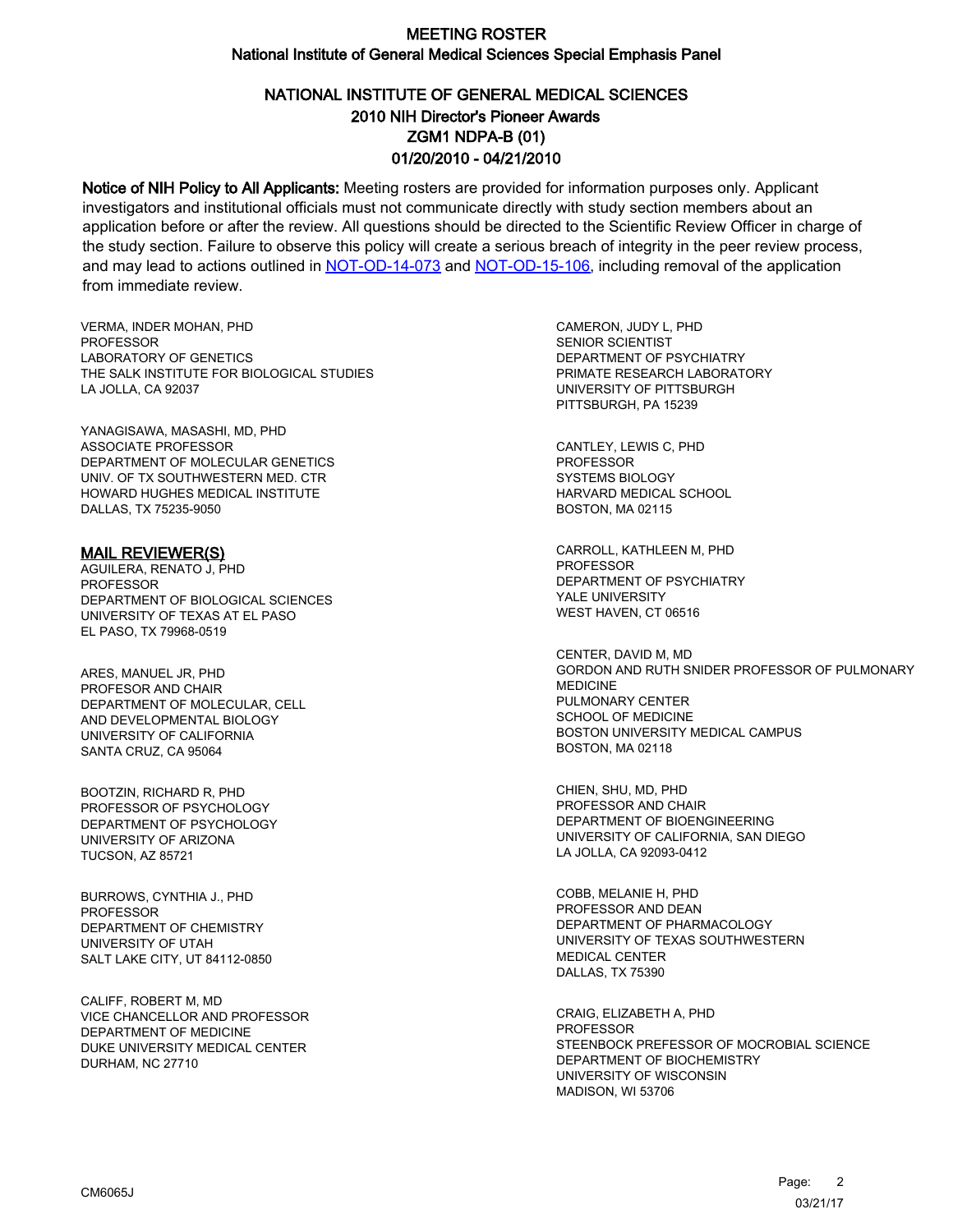# NATIONAL INSTITUTE OF GENERAL MEDICAL SCIENCES ZGM1 NDPA-B (01) 01/20/2010 - 04/21/2010 2010 NIH Director's Pioneer Awards

Notice of NIH Policy to All Applicants: Meeting rosters are provided for information purposes only. Applicant investigators and institutional officials must not communicate directly with study section members about an application before or after the review. All questions should be directed to the Scientific Review Officer in charge of the study section. Failure to observe this policy will create a serious breach of integrity in the peer review process, and may lead to actions outlined in [NOT-OD-14-073](https://grants.nih.gov/grants/guide/notice-files/NOT-OD-14-073.html) and [NOT-OD-15-106,](https://grants.nih.gov/grants/guide/notice-files/NOT-OD-15-106.html) including removal of the application from immediate review.

DAVIS, MARK E, PHD DEPARTMENT OF CHEMICAL ENGINEERING CALIFORNIA INSTITUTE OF TECHNOLOGY PASADENA, CA 91125

DENNERY, PHYLLIS A., MD ASSOCIATE PROFESSOR AND CHIEF DIVISION OF NEONATOLOGY AND NEWBORN SERVICES DEPARTMENT OF PEDIATRICS UNIVERSITY OF PENNSYLVANIA CHILDREN'S HOSPITAL OF PHILADELPHIA PHILADELPHIA, PA 19104

DESHAIES, RAYMOND J, PHD PROFESSOR AND INVESTIGATOR, HHMI DIVISION OF BIOLOGY CALIFORNIA INSTITUTE OF TECHNOLOGY PASADENA, CA 91125

DOWLING, GLENNA A, PHD, RN ASSOCIATE PROFESSOR GOLDMAN INSTITUTE ON AGING GOLDMAN RESEARCH CENTER SAN FRANCISCO, CA 94118

EARNEST, THOMAS N, PHD SENIOR SCIENTIST AND GROUP LEADER STRUCTURAL PROTEOMICS DEVELOPMENT GROUP PHYSICAL BIOSCIENCES DIVISION LAWRENCE BERKELEY NATIONAL LABORATORY UNIVERSITY OF CALIFORNIA, BERKELEY BERKELEY, CA 94720

ECCLES, JACQUELYNNE S, PHD **PROFESSOR** CENTER FOR ADVANCED STUDY OF BEHAVIORAL **SCIENCES** STANFORD, CA 94305

EDENBERG, HOWARD J, PHD PROFESSOR INDIANA UNVERSITY SCHOOL OF MEDICINE DEPARTMENT OF BIOCHEMISTRY AND MOLECULAR BIOLOGY INDIANAPOLIS, IN 46202-5122

EVANS, RONALD M., PHD INVESTIGATOR, HOWARD HUGHES MEDICAL INSTITUTE PROFESSOR, THE SALK INSTITUTE FOR BIOLOGICAL STUDIES MARCH OF DIMES CHAIR IN MOLECULAR AND DEVELOPMENTAL BIOLOGY LA JOLLA, CA 92037

GALL, CHRISTINE M, PHD PROFESSOR DEPARTMENT OF ANATOMY AND NEUROBIOLOGY GILLESPIE NEUROSCIENCE RESEARCH FACILITY UNIVERSITY OF CALIFORNIA AT IRVINE IRVINE, CA 92697-4292

GOLDIN-MEADOW, SUSAN J, PHD IRVING B. HARRIS PROFESSOR OF PSYCHOLOGY DEPARTMENT OF PSYCHOLOGY DIVISION OF SOCIAL SCIENCES UNIVERSITY OF CHICAGO CHICAGO, IL 60637

GOLDSTEIN, LAWRENCE S, PHD PROFESSOR HHMI INVESTIGATOR DEPARTMENT OF CELLULAR AND MOLECULAR MEDICINE UNIVERSITY OF CALIFORNIA, SAN DIEGO LA JOLLA, CA 92093-0683

GOULD, ELIZABETH, PHD PROFESSOR DEPARTMENT OF PSYCHOLOGY PRINCETON UNIVERSITY PRINCETON, NJ 08544

GRIFFIN, PATRICK ROBERT, PHD PROFESSOR DEPARTMENT OF MOLECULAR THERAPEUTICS THE SCRIPPS RESEARCH INSTITUTE JUPITER, FL 33458

GROOPMAN, JEROME E, MD **CHIEF** HARVARD INSTITUTE OF MEDICINE BOSTON, MA 02115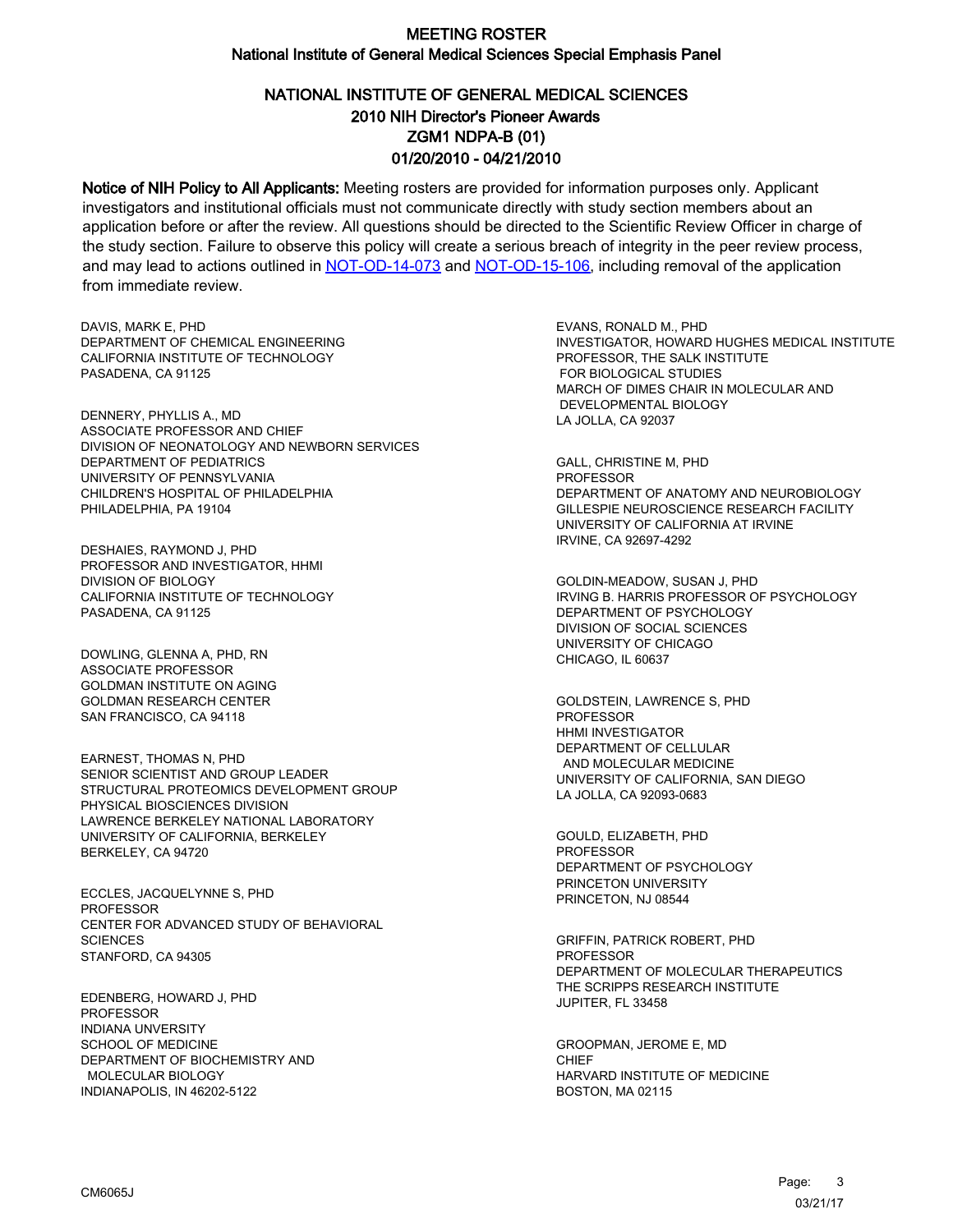# NATIONAL INSTITUTE OF GENERAL MEDICAL SCIENCES ZGM1 NDPA-B (01) 01/20/2010 - 04/21/2010 2010 NIH Director's Pioneer Awards

Notice of NIH Policy to All Applicants: Meeting rosters are provided for information purposes only. Applicant investigators and institutional officials must not communicate directly with study section members about an application before or after the review. All questions should be directed to the Scientific Review Officer in charge of the study section. Failure to observe this policy will create a serious breach of integrity in the peer review process, and may lead to actions outlined in [NOT-OD-14-073](https://grants.nih.gov/grants/guide/notice-files/NOT-OD-14-073.html) and [NOT-OD-15-106,](https://grants.nih.gov/grants/guide/notice-files/NOT-OD-15-106.html) including removal of the application from immediate review.

HEINRICHER, MARY M., PHD PROFESSOR AND VICE-CHAIR FOR RESEARCH DEPARTMENT OF NEUROLOGICAL SURGERY SCHOOL OF MEDICINE OREGON HEALTH AND SCIENCE UNIVERSITY PORTLAND, OR 97239

HELGESON, VICKI S, PHD PROFESSOR DEPARTMENT OF PSYCHOLOGY CARNEGIE MELLON UNIVERSITY PITTSBURGH, PA 15213

HERGENROTHER, PAUL, PHD ASSOCIATE PROFESSOR OF CHEMISTRY DEPARTMENT OF CHEMISTRY UNIVERSITY OF ILLINOIS URBANA, IL 61801

HOWARD, MATTHEW A. III, MD PROFESSOR AND HEAD DEPARTMENT OF NEUROSURGERY UNIVERSITY OF IOWA SCHOOL OF MEDICINE IOWA CITY, IA 52242

ISBERG, RALPH R, PHD PROFESSOR DEPTARTMENT OF MOLECULAR BIOLOGY & MICROBIOLOGY TUFTS UNIVERSITY SCHOOL OF MEDICINE BOSTON, MA 02111

JACOBS, GWEN ANN, PHD ASSOCIATE PROFESSOR AND HEAD CENTER FOR COMPUTATIONAL BIOLOGY CELL BIOLOGY AND NEUROSCIENCE MONTANA STATE UNIVERSITY BOZEMAN, MT 59717

KOOL, ERIC T., PHD **PROFESSOR** DEPARTMENT OF CHEMISTRY STANFORD UNIVERSITY STANFORD, CA 94305-5080

KUMANYIKA, SHIRIKI K., PHD PROFESSOR OF EPIDEMIOLOGY CENTER FOR CLINICAL EPIDEMIOLOGY AND BIOSTATISTICS, AND ASSOCIATE DEAN FOR HEALTH PROMOTION AND DISEASE PREVENTION UNIVERSITY OF PENNSYLVANIA PHILADELPHIA, PA 19104-3308

LESTER, BARRY M., PHD PROFESSOR DIRECTOR, BROWN CENTER FOR THE STUDY OF CHILDREN AT RISK WOMEN AND INFANTS HOSPITAL OF RHODE ISLAND PROVIDENCE, RI 02905

LIPTON, REBECCA B., PHD, BSN ASSOCIATE PROFESSOR SECTION OF PEDIATRIC ENDOCRINOLOGY UNIVERSITY OF CHICAGO CHICAGO, IL 60637

LO, DAVID D, MD, PHD **MEMBER** DIVISION OF BIOMEDICAL SCIENCES UNIVERSITY OF CALIFORNIA, RIVERSIDE RIVERSIDE, CA 92521

LOEW, LESLIE M, PHD PROFESSOR AND DIRECTOR DEPARTMENT OF CELL BIOLOGY UNIVERSITY OF CONNECTICUT HEALTH CENTER FARMINGTON, CT 06030

LOWENSTEIN, DANIEL, MD PROFESSOR OF NEUROLOGY AND DEAN OF MEDICAL EDUCATION DEPARTMENT OF NEUROLOGY, BOX 0114 UNIVERSITY OF CALIFORNIA, SAN FRANCISCO SAN FRANCISCO, CA 94143--011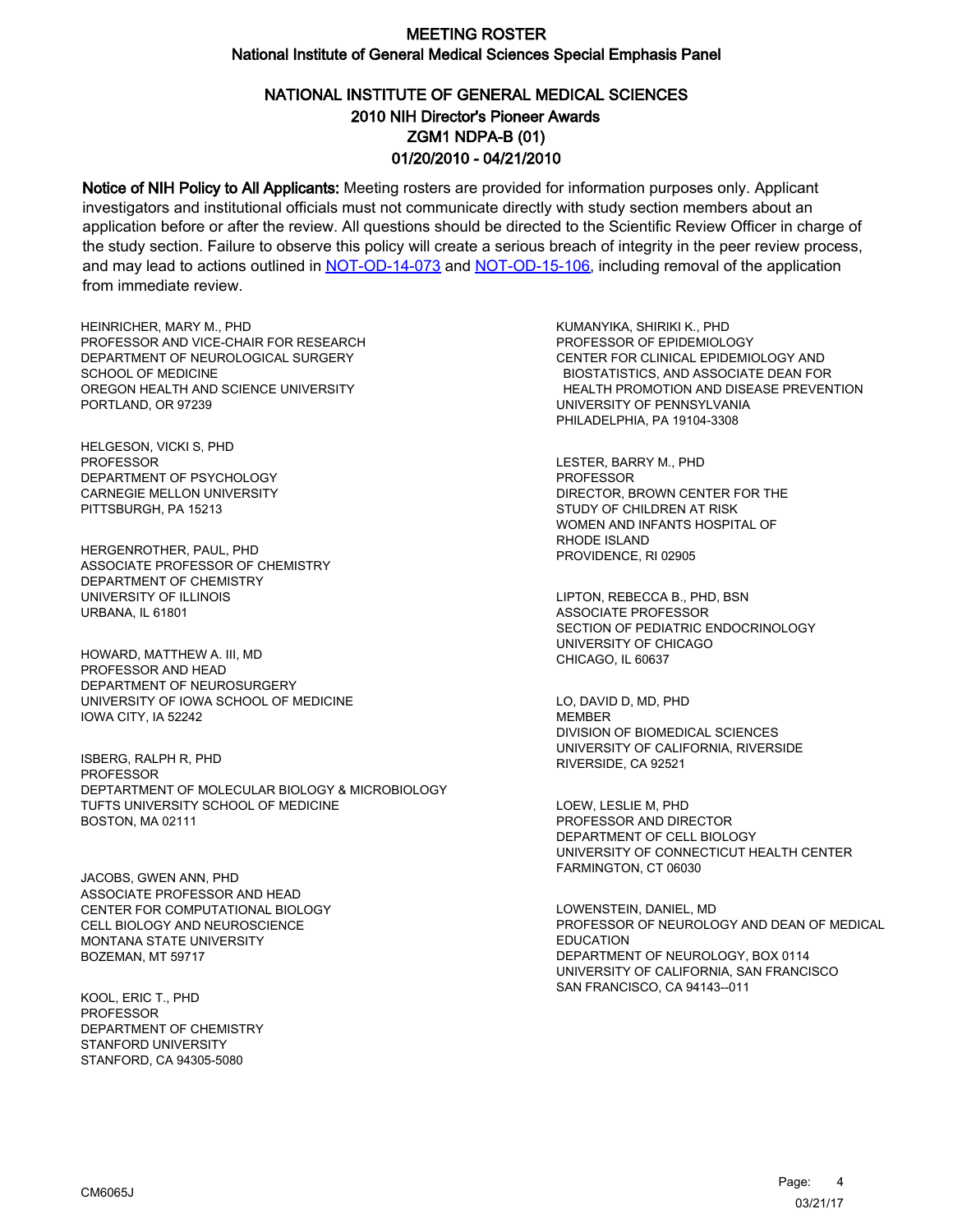# NATIONAL INSTITUTE OF GENERAL MEDICAL SCIENCES ZGM1 NDPA-B (01) 01/20/2010 - 04/21/2010 2010 NIH Director's Pioneer Awards

Notice of NIH Policy to All Applicants: Meeting rosters are provided for information purposes only. Applicant investigators and institutional officials must not communicate directly with study section members about an application before or after the review. All questions should be directed to the Scientific Review Officer in charge of the study section. Failure to observe this policy will create a serious breach of integrity in the peer review process, and may lead to actions outlined in [NOT-OD-14-073](https://grants.nih.gov/grants/guide/notice-files/NOT-OD-14-073.html) and [NOT-OD-15-106,](https://grants.nih.gov/grants/guide/notice-files/NOT-OD-15-106.html) including removal of the application from immediate review.

MASTERS, BETTIE SUE SILER, PHD **PROFESSOR** DEPARTMENT OF BIOCHEMISTRY THE UNIVERSITY OF TEXAS HEALTH SCIENCE CENTER AT SAN ANTONIO SAN ANTONIO, TX 78284-7760

MILLER, CHRISTOPHER, PHD PROFESSOR DEPARTMENT OF BIOCHEMISTRY BRANDEIS UNIVERSITY WALTHAM, MA 02454-9110

MITCHELL, GORDON STEWART, PHD PROFESSOR AND CHAIR DEPARTMENT OF COMPARATIVE BIOSCIENCE SCHOOL OF VETERINARY MEDICINE UNIVERSITY OF WISCONSIN-MADISON MADISON, WI 53706

NEUFELD, ELIZABETH F., PHD PROFESSOR AND CHAIR DEPARTMENT OF BIOLOGICAL CHEMISTRY SCHOOL OF MEDICINE UNIVERSITY OF CALIFORNIA, LOS ANGELES LOS ANGELES, CA 90095-1737

NIE, SHUMING, PHD PROFESSOR AND WALLACE H .COULTER DISTINGUISHED **CHAIR** DEPARTMENT OF BIOMEDICAL ENGINEERING EMORY UNIVERSITY ATLANTA, GA 30322

OLIVER, JANET M, PHD PROFESSOR OF PATHOLOGY DEPARTMENT OF PATHOLOGY UNIVERSITY OF NEW MEXICO SCHOOL OF MEDICINE ALBUQUERQUE, NM 87131

ORTEGA, ALEXANDER N, PHD ASSOCIATE PROFESSOR DEPARTMENT OF HEALTH SERVICES SCHOOL OF PUBLIC HEALTH UNIVERSITY OF CALIFORNIA AT LOS ANGELES LOS ANGELES, CA 90095

PICCIOTTO, MARINA R., PHD **PROFESSOR** DEPARTMENT OF PSYCHIATRY CONNECTICUT MENTAL HEALTH CENTER YALE UNIVERSITY SCHOOL OF MEDICINE NEW HAVEN, CT 06508

PIWNICA-WORMS, DAVID R, MD, PHD PROFESSOR OF RADIOLOGY DIRECTOR, MOLECULAR IMAGING CENTER WASHINTON UNIVERSITY SCHOOL OF MEDICINE ST. LOUIS, MO 63110

PRESS, WILLIAM H., PHD PROFESSOR INSTITUTE FOR COMPUTATIONAL ENGINEERING & **SCIENCES** ACES 4.102 1 UNIVERSITY STATION (C0200) AUSTIN, TX 78712

QUIOCHO, FLORANTE A, PHD PROFESSOR DEPARTMENT OF BIOCHEMISTRY AND MOLECULAR BIOLOGY BAYLOR COLLEGE OF MEDICINE HOUSTON, TX 77030

RAMIREZ, JAN M., PHD ASSOCIATE PROFESSOR DEPARTMENT OF ORGANISMAL BIOLOGY AND ANATOMY UNIVERSITY OF CHICAGO SEATTLE, WA 98104

RANDALL, OTELIO S, MD PROFESSOR OF MEDICINE DIRECTOR, HOWARD UNIVERSITY GENERAL CLINICAL RESEARCH CENTER AND PREVENTIVE CARDIOLOGY/ HYPERTENSION SECTION WASHINGTON, DC 20060